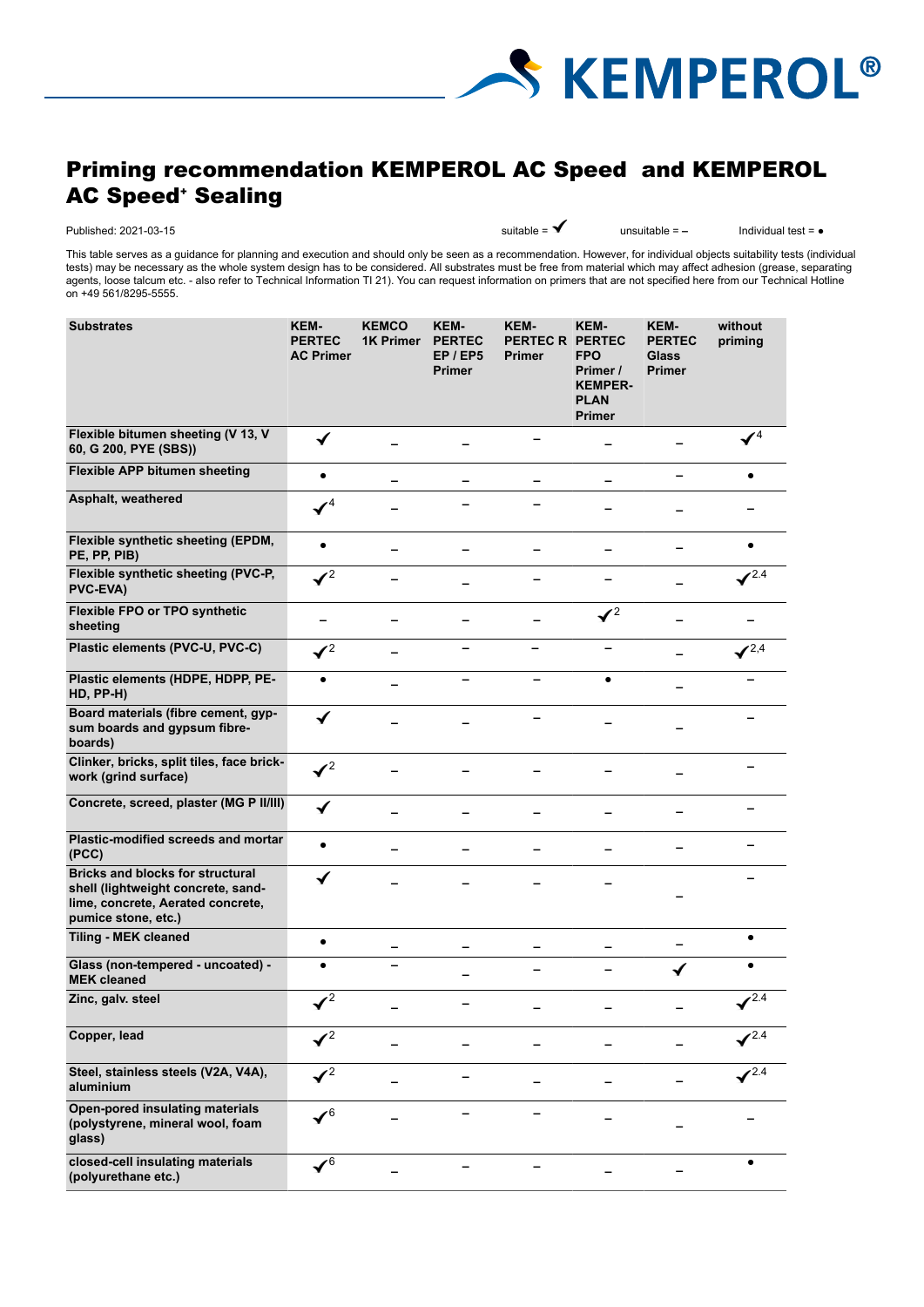

| <b>Substrates</b>                           | KEM-<br><b>PERTEC</b><br><b>AC Primer</b> | <b>KEMCO</b><br><b>1K Primer</b> | KEM-<br><b>PERTEC</b><br>EP / EP5<br><b>Primer</b> | KEM-<br>PERTEC R PERTEC<br><b>Primer</b> | KEM-<br><b>FPO</b><br>Primer /<br><b>KEMPER-</b><br><b>PLAN</b><br><b>Primer</b> | <b>KEM-</b><br><b>PERTEC</b><br><b>Glass</b><br><b>Primer</b> | without<br>priming |
|---------------------------------------------|-------------------------------------------|----------------------------------|----------------------------------------------------|------------------------------------------|----------------------------------------------------------------------------------|---------------------------------------------------------------|--------------------|
| wooden boards, plywood, chip-<br>board, OSB | $\checkmark$ <sup>6</sup>                 | $\overline{\phantom{0}}$         | -                                                  | -                                        | -                                                                                | $\overline{\phantom{0}}$                                      | -                  |

2 Cleaning with KEMCO MEK Cleaning Agent and mechanical pre-treatment (only the area to be sealed) is necessary. 4 On this substrate, overlapping of more than 10 cm is required. 6 Necessary measures according to relevant and applicable guidelines.

When using this priming table, the application instructions and technical information of KEMPER SYSTEM must be strictly adhered to. Please observe our warranty clause for application instructions: